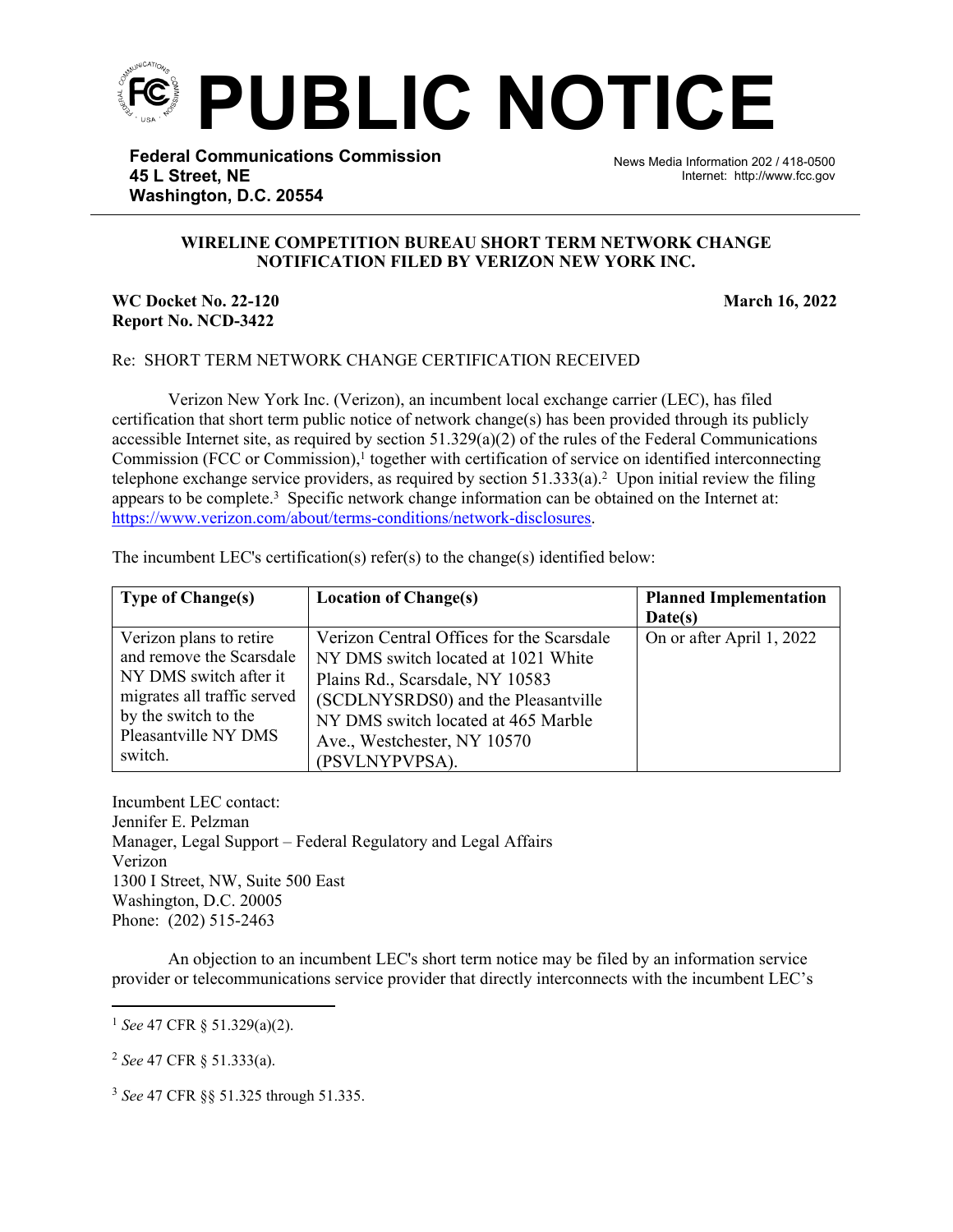network. Such objections must be filed with the Commission, and served on the incumbent LEC, no later than the ninth business day following the release of this Public Notice.<sup>4</sup> The effective implementation date(s) of network changes referenced in short term notices are subject to the FCC public notice period described under section  $51.333(b)(1)$ .<sup>5</sup> For purposes of computation of time when filing a petition for reconsideration, application for review, or petition for judicial review of the Commission's decision, the date of "public notice" shall be the later of ten business days after the release date of this Public Notice, or the release date of any further public notice or order announcing final action, as applicable. Should no petitions for reconsideration, applications for review, or petitions for judicial review be timely filed, the proceeding listed in this Public Notice shall be terminated, and the docket will be closed.

Information service providers and telecommunications service providers that directly interconnect with the incumbent LEC's network may file objections, and other interested parties may file comments, regarding this network change notice using the Internet by accessing the ECFS: [http://apps.fcc.gov/ecfs.](http://apps.fcc.gov/ecfs) Filers should follow the instructions provided on the Web site for submitting comments. Generally, only one copy of an electronic submission must be filed. In completing the transmittal screen, filers should include their full name, U.S. Postal Service mailing address, and the applicable docket number. Interested parties also may comment on this network change notice by sending an e-mail to [NetworkChange@fcc.gov.](mailto:NetworkChange@fcc.gov) The subject line of the e-mail must include the correct NCD Report Number or docket number in order for the comments to be considered in conjunction with this proceeding. All information submitted including names and addresses will be publicly available via the web.

Parties who choose to file paper copies must file an original and one copy of each filing. Such filings can be sent by commercial overnight courier, or by first-class or overnight U.S. Postal Service mail.<sup>6</sup> All filings must be addressed to the Commission's Secretary, Office of the Secretary, Federal Communications Commission. Commercial overnight mail (other than U.S. Postal Service Express Mail and Priority Mail) must be sent to 9050 Junction Drive, Annapolis Junction, MD 20701. U.S. Postal Service first-class, Express, and Priority mail must be addressed to 45 L Street, NE, Washington, D.C. 20554.

This proceeding is considered a "permit but disclose" proceeding for purposes of the Commission's ex parte rules.<sup>7</sup> Participants in this proceeding should familiarize themselves with the Commission's *ex parte* rules. Persons making *ex parte* presentations must file a copy of any written presentation or a memorandum summarizing any oral presentation within two business days after the presentation (unless a different deadline applicable to the Sunshine period applies). Persons making oral *ex parte* presentations are reminded that memoranda summarizing the presentation must (1) list all persons attending or otherwise participating in the meeting at which the *ex parte* presentation was made, and (2) summarize all data presented and arguments made during the presentation. If the presentation consisted in whole or in part of the presentation of data or arguments already reflected in the presenter's written comments, memoranda or other filings in the proceeding, the presenter may provide citations to

<sup>7</sup> 47 CFR § 1.1200 *et seq*.

<sup>4</sup> *See* 47 CFR § 51.333(c).

<sup>5</sup> *See* 47 CFR § 51.333(b)(1).

<sup>6</sup> Effective March 19, 2020, and until further notice, the Commission no longer accepts any hand or messenger delivered filings. This is a temporary measure taken to help protect the health and safety of individuals, and to mitigate the transmission of COVID-19. *See FCC Announces Closure of FCC Headquarters Open Window and Change in Hand-Delivery Filing*, Public Notice, 35 FCC Rcd 2788 (OMD 2020), [https://www.fcc.gov/document/fcc-closes-headquarters-open-window-and-changes-hand-delivery-policy.](https://www.fcc.gov/document/fcc-closes-headquarters-open-window-and-changes-hand-delivery-policy)